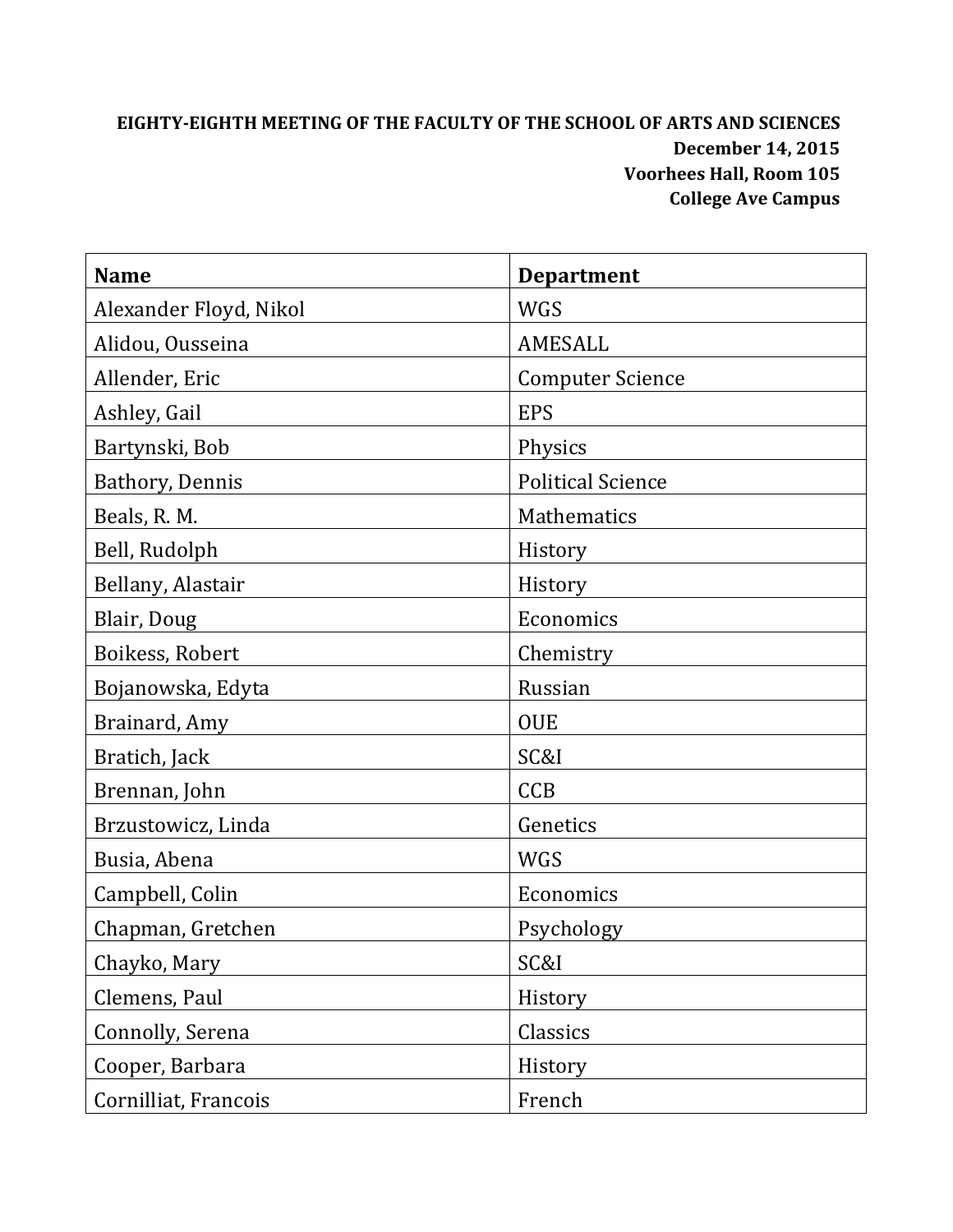| Cotter, Martha          | Chemistry                |
|-------------------------|--------------------------|
| Cronk, Lee              | Anthropology             |
| Davis, Eric             | <b>Political Science</b> |
| Dayal, Veneeta          | Linguistics              |
| Decena, Carlos          | <b>LHCS</b>              |
| deJong, Hylke           | Anthropology             |
| Dennis, Karen           | OUE - Staff              |
| Diamond, Elin           | English                  |
| Ebright, Richard H.     | Chemistry                |
| Eisenzweig, Uri         | French                   |
| Falk, Richard           | <b>Mathematics</b>       |
| Feibel, Craig S.        | Anthropology             |
| Figueira, Thomas J.     | Classics                 |
| Fishbein, Leslie        | <b>American Studies</b>  |
| Flitterman-Lewis, Sandy | English                  |
| Galili, Ziva            | History                  |
| Gerson, Judith          | Sociology                |
| Gliserman, Martin       | English                  |
| Goldstone, Andrew       | English                  |
| Greenberg, Douglas      | History                  |
| Haugerud, Angelique     | Anthropology             |
| Haviland, Martha        | <b>DLS</b>               |
| Hawkesworth, Mary       | <b>WGS</b>               |
| Herzog, Greg            | Chemistry                |
| Hodgson, Dorothy        | Anthropology             |
| Hughes, David           | Anthropology             |
| Iannini, Chris          | English                  |
| Israel, Paul            | <b>Edison Papers</b>     |
| Jager, Colin            | English                  |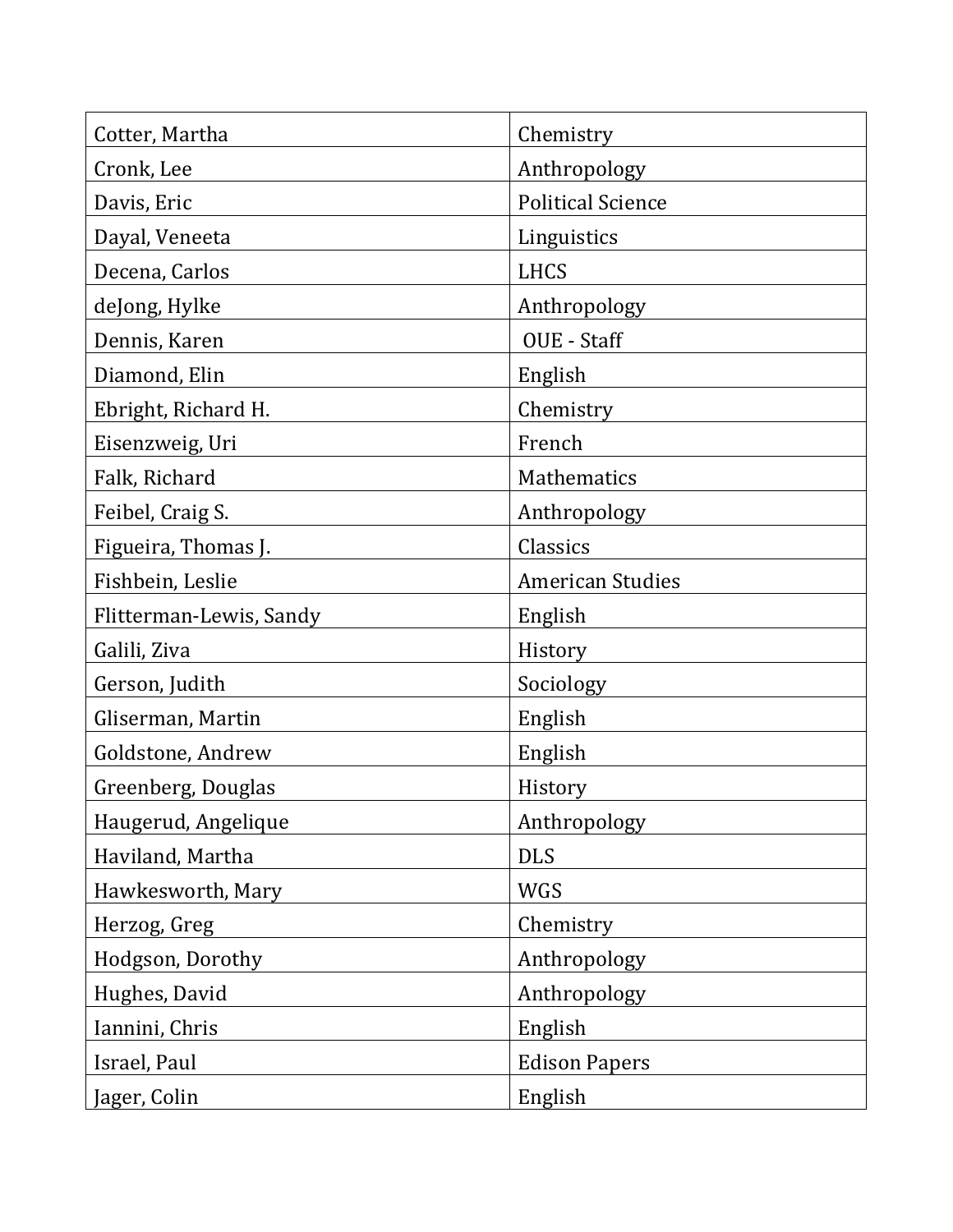| Jiang, Tao                   | Religion                   |
|------------------------------|----------------------------|
| Jones, Jennifer              | History                    |
| Kalef, Justin                | Philosophy                 |
| Keeton, Chuck                | Physics                    |
| Kim, Suzy                    | Asian Languages & Cultures |
| Klein, Peter                 | Philosophy                 |
| Kolbaba, Tia                 | Religion                   |
| Kronenberg, Leah             | Classics                   |
| Larrier, Renee               | French                     |
| Lau, Richard                 | <b>Political Science</b>   |
| Lawrence, Susan              | <b>OUE</b>                 |
| Lears, Jackson               | History                    |
| Leichenko, Robin             | Geography                  |
| Levao, Ronald                | English                    |
| Levine, Michael              | German/Slavic              |
| Lopez, Kathy                 | <b>LHCS</b>                |
| Marcone, Jorge               | Comparative Literature     |
| Martinez-San Miguel, Yolanda | <b>LHCS</b>                |
| Martin-Marquez, Susan        | Spanish & Portuguese       |
| Masur, Lou                   | <b>American Studies</b>    |
| Matise, Tara                 | Genetics                   |
| Matsuda, Matt                | History                    |
| McGlew, James                | Classics                   |
| McKeon, Michael              | English                    |
| Mclean, Paul                 | Sociology                  |
| Miller, Richard              | English                    |
| Moehling, Carolyn            | Economics                  |
| Naus, Joseph                 | <b>Statistics</b>          |
| Neigeborn, Lenore            | <b>OAS</b>                 |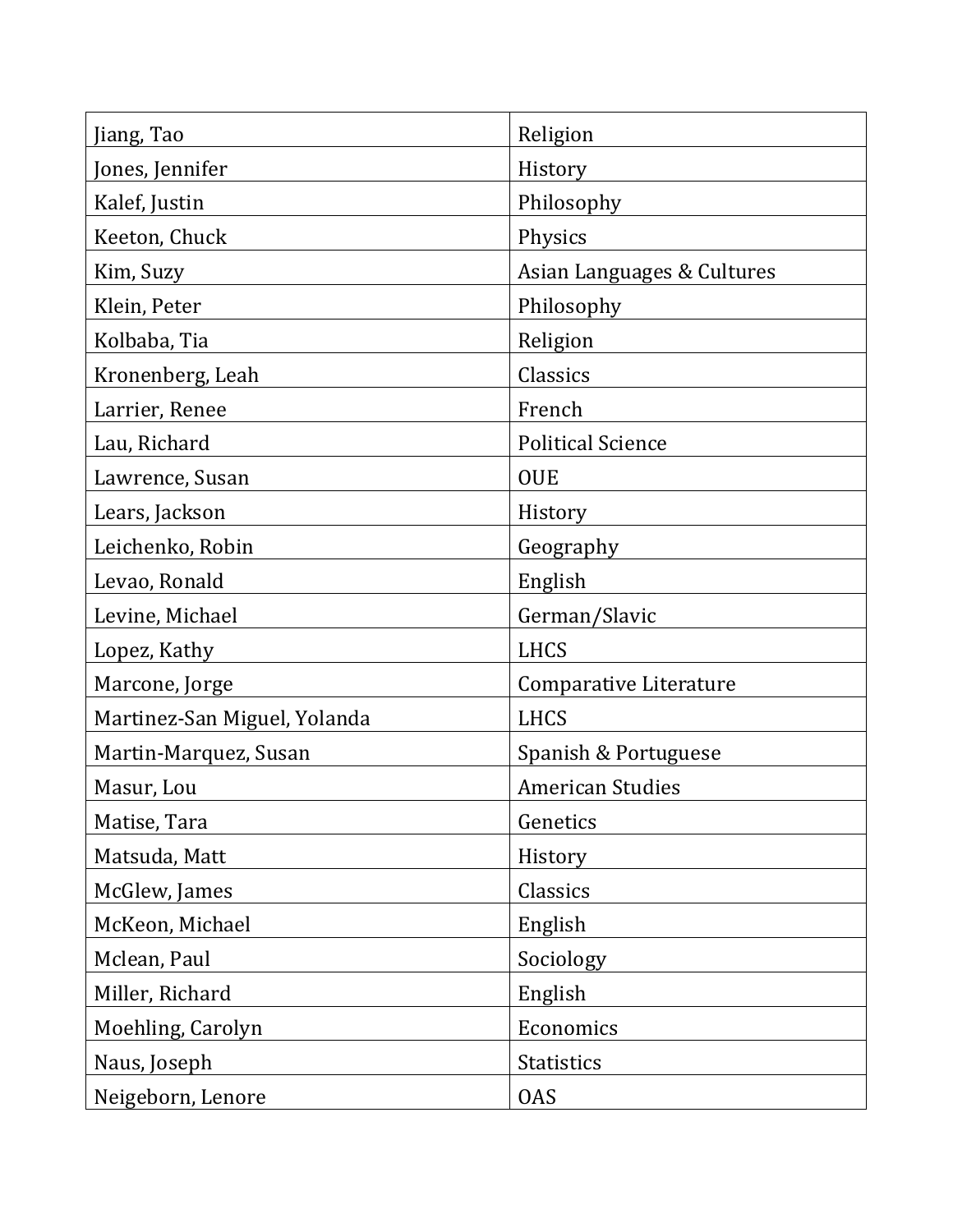| Nerlekar, Anjali   | <b>AMESALL</b>             |
|--------------------|----------------------------|
| Ocone, Daniel      | <b>Mathematics</b>         |
| Palombit, Ryne     | Anthropology               |
| Parker, Andrew     | French                     |
| Piroux, Lorraine   | French                     |
| Prusa, Thomas      | Economics                  |
| Puglisi, Catherine | <b>Art History</b>         |
| Qualls, Barry      | English                    |
| Ransome, Ronald    | <b>SAS Deans Office</b>    |
| Rendsburg, Gary    | Jewish Studies             |
| Rennie, Nicholas   | <b>GREELL</b>              |
| Rigdon, Mary       | <b>Cognitive Science</b>   |
| Robolin, Stephanie | English                    |
| Romsted, Larry     | Chemistry                  |
| Safir, Kenneth     | Linguistics                |
| Sanchez, Liliana   | Spanish & Portuguese       |
| Scanlon, Larry     | English                    |
| Schalow, Paul      | Asian Languages & Cultures |
| Scott, Kathleen    | <b>CBN</b>                 |
| Schroeder, Richard | Geography                  |
| Shapiro, Joel      | Physics                    |
| Shaw, Mary         | French                     |
| Sheflin, Neil      | Economics                  |
| Shockley, Evie     | English                    |
| Sidlauskas, Susan  | Art History                |
| Siegel, Jonah      | English                    |
| Song, Weijie       | Asian Languages & Cultures |
| Sopher, Barry      | Economics                  |
| St. Martin, Kevin  | Geography                  |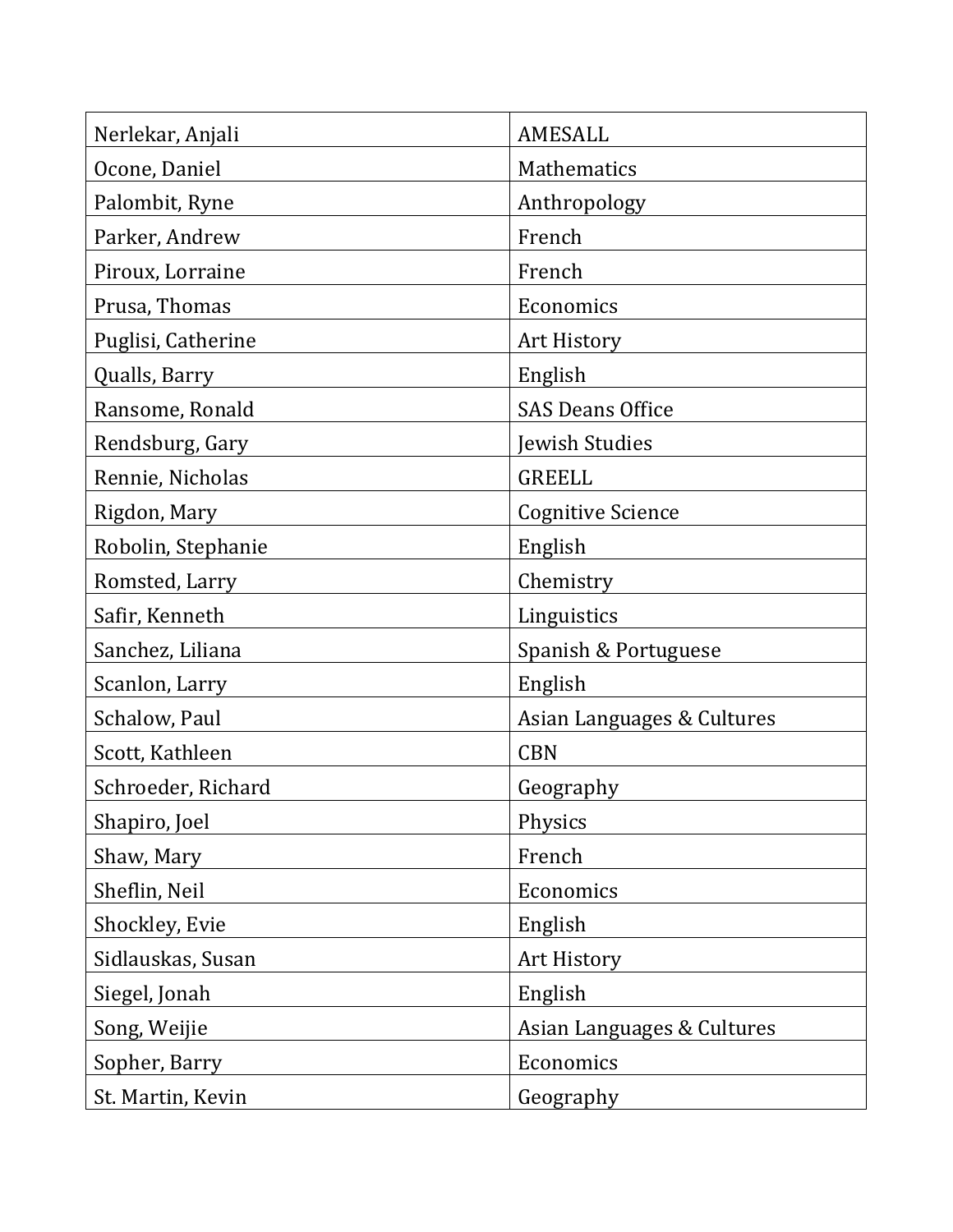| Stephens, Tom       | Spanish & Portuguese    |
|---------------------|-------------------------|
| Stoerger, Sharon    | SC&I                    |
| Swenson, James      | <b>SAS Deans Office</b> |
| Taylor, John        | Chemistry               |
| Temkin, Larry       | Philosophy              |
| Tesar, Bruce        | Linguistics             |
| Thomas, Simon       | Mathematics             |
| Thompson, Karen     | English                 |
| Thuno, Erik         | Art History             |
| Van Buskirk, Emily  | <b>GREELL</b>           |
| Vershon, Andrew     | <b>MBB</b>              |
| Vettori, Alessandro | Italian                 |
| Weingart, Michael   | Mathematics             |
| Welch, Rhiannon     | Italian                 |
| Williams, Alan      | French                  |
| Woodward, Chris     | Mathematics             |
| Xing, Jinchuan      | Genetics                |
| Yanni, Carla        | Art History             |
| Yu, Lei             | Genetics                |
| Zervigon, Andres    | <b>Art History</b>      |

# **Draft Minutes**

**1.** Peter March (Mathematics), Executive Dean of SAS, called the meeting to order at 2 pm. The appointment of Leslie Fishbein as the new parliamentarian of SAS was announced. The appointment of Catherine Puglisi as acting interim secretary of SAS for the December meeting was approved. It was also approved that Ethel Brooks will served as interim secretary until elections for the position are held in spring 2016. The minutes from the May 7, 2015 meeting were approved, and the agenda was approved.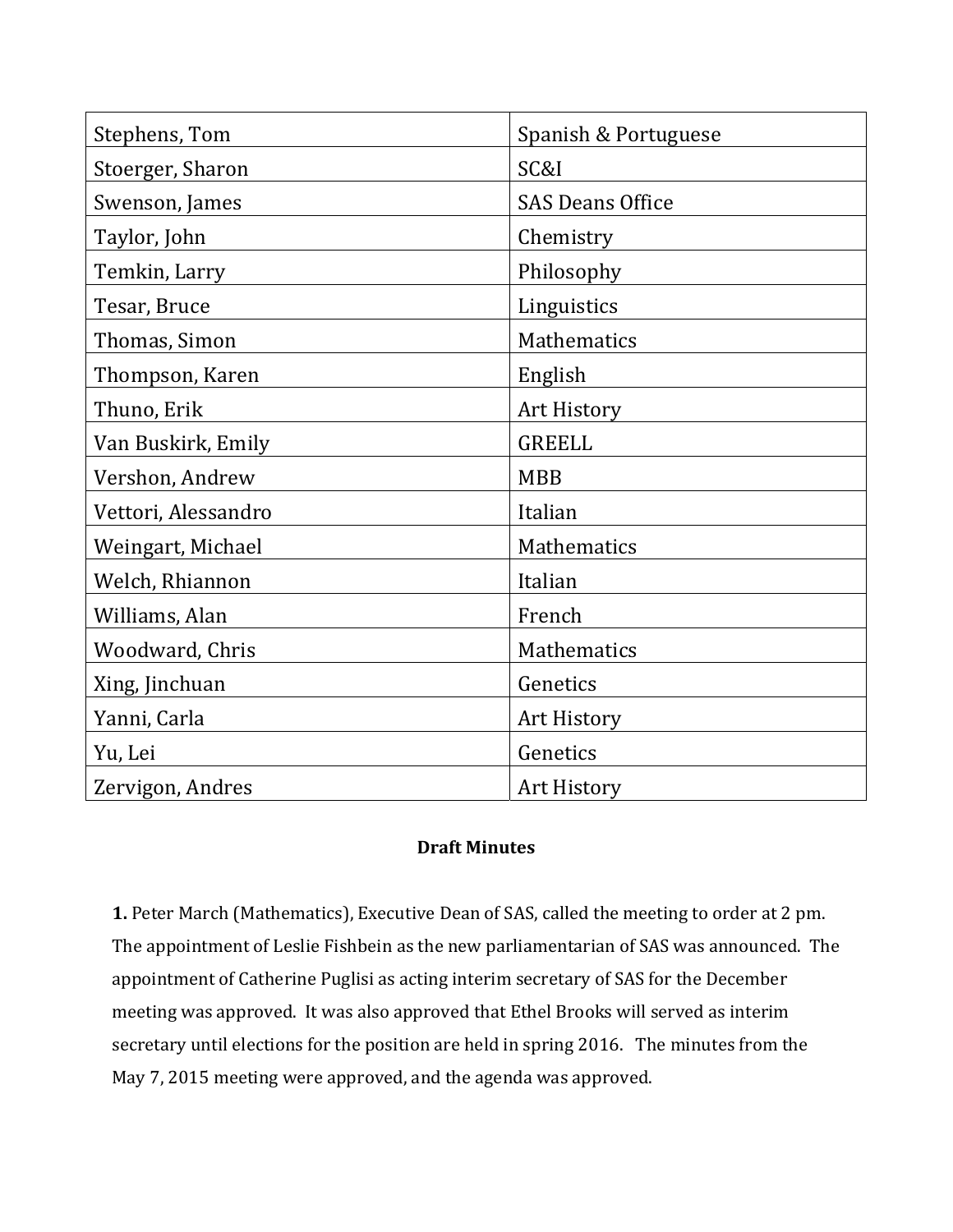#### **2. REPORT FROM THE CORE REQUIREMENTS COMMITTEE (CRC)**

Carolyn Moehling, Associate Dean of Undergraduate Education, summarized the actions of the committee. 40 courses were reviewed for certification in the Core. Among the 25 new approved courses, Moehling singled out among the new courses certified for the Core: 358:205, The Coming Apocalypse in the English department, and 050:210, The American Dream in American Studies. The CRC rejected one course and sent back twelve for further revision; two were withdrawn by the concerned departments. She also summarized the CRC's maintenance review of existing Core courses, specifically those infrequently offered and those in which the grade distribution appears skewed to either extreme of the spectrum and therefore unresponsive to enrollments and target audiences. Some of the courses in question require further review, some have been retained, and thirteen courses have been retired.

Larry Scanlon (English), chair of the CRC, then moved for acceptance of the report, which was approved. For the full CRC report, see http://sasoue.rutgers.edu/33-policiesresources/faculty‐resources/sas‐affiliates‐faculty‐meetings/141‐dec‐14‐2015

## **3. CURRICULUM COMMITTEE (CC) REPORT**

Mike Beals, Vice Dean for Undergraduate Education, presented the report, noting that the CC considered more than 100 items. The CC recommended approval of fifty new courses and changes to fifty-five existing courses. The CC further recommended approval of minor changes to three Major and Minors certificates, the creation of a new major in Actuarial Mathematics, and new Minor certificates in Computational Genetics, Drama and Performance Studies (English Literature), and in Academic Spanish.

Questions arose regarding the new course proposed by John Farmer, 556:205 Introduction to Intelligence Studies. To be offered in Fall 2016, the new course relates to the proposed interdisciplinary minor in Intelligence Studies, currently under examination by a program committee appointed by  $\lim_{n \to \infty}$  Masschaele, Vice Dean of SAS. The minor would reside in the Rutgers Institute for Emergency Preparedness and Homeland Security. The motion from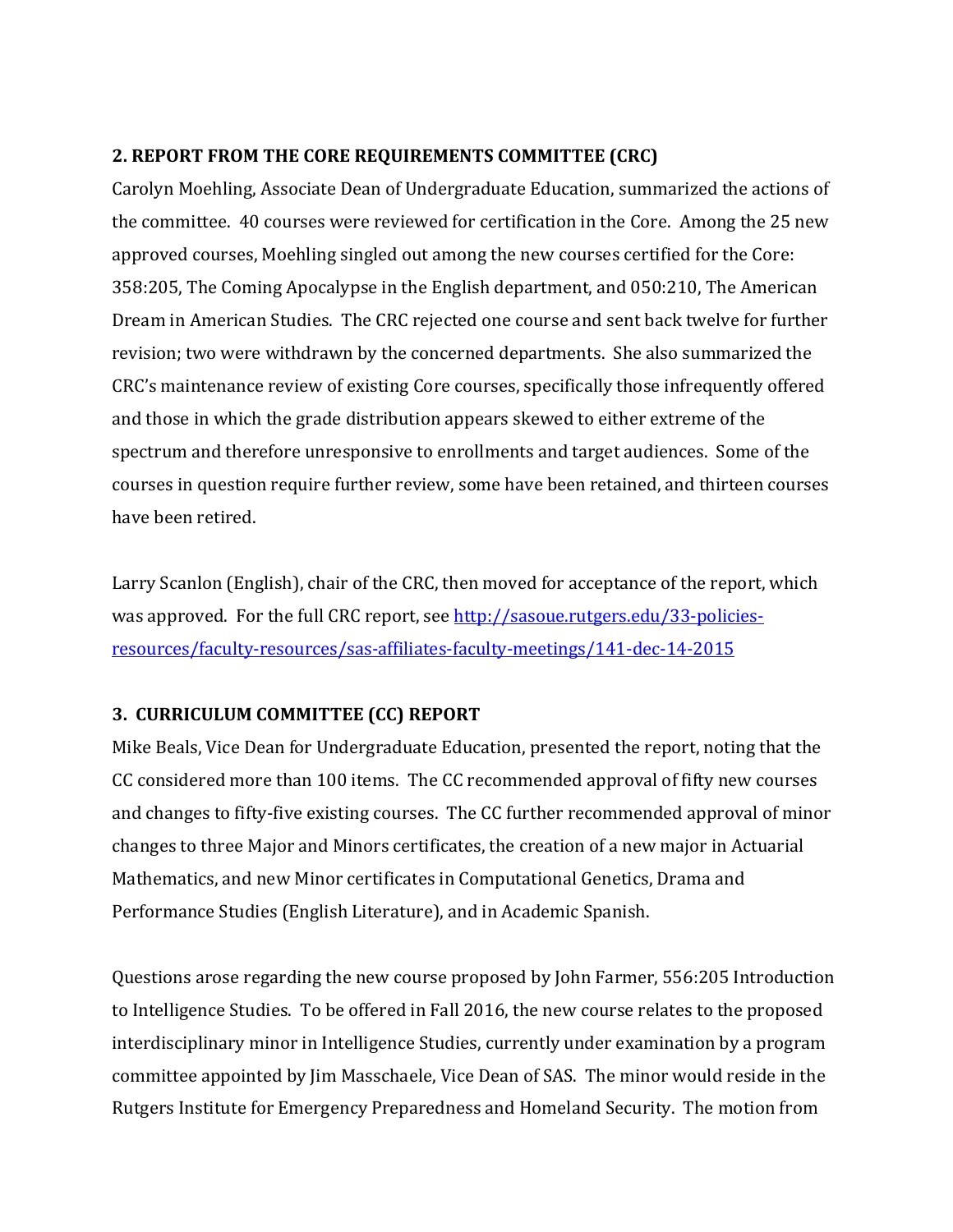the floor was passed to table further discussion and a vote on 556:205 until the May 2016 meeting when Farmer can present the course and answer questions from the faculty. Dennis Bathory, Committee Chair, then reported on other new programs and changes, highlighting the addition of an Honors option in Study Abroad programs and the new Exchange between Political Science and Ritsumeikan University in Kyoto, Japan. Bathory moved that the full report, minus 556:205, be adopted. The motion passed. For details of the full report, see http://sasoue.rutgers.edu/33-policies-resources/facultyresources/sas‐affiliates‐faculty‐meetings/141‐dec‐14‐2015

## **4. CORE EVALUATION COMMITTEE (CEC) REPORT**

Barry Sopher, Committee Chair, reported that the recently appointed committee will prepare a full report for the May 2016 meeting. As per the resolution passed at the May 2015 meeting, a committee of eight members, two from each of the four SAS areas, has been elected, comprising: Eric Carlin (Mathematics), Lori Covey (Cell Biology), Katherine Scott (Cell Biology), Torgny Gustaffson (Physics and Astronomy), Paul McLean (Sociology), Mark Wasserman (History), and Carla Yanni (Art History). The CEC will conduct 1) surveys of students, general faculty and faculty teaching in the Core, 2) focus groups with students both in and outside SAS to ascertain how students view the Core and what they recommend. The CEC will also consult with the CRC, and members of the original committee that created the Core. The CEC envisions a dedicated SAS faculty meeting for discussion of its findings to be convened before spring break.

## **5. FACULTY FORUM RESOLUTION**

Martin Gliserman (English) presented the proposal to create a non-legislative faculty forum, so that faculty might discuss informally and work to address matters of concern, regarding curriculum, advising and assessment. After brief discussion, the resolution was approved. For the full resolution, see http://sas.rutgers.edu/faculty-a-staffmigrated/1701‐faculty‐meeting‐schedule